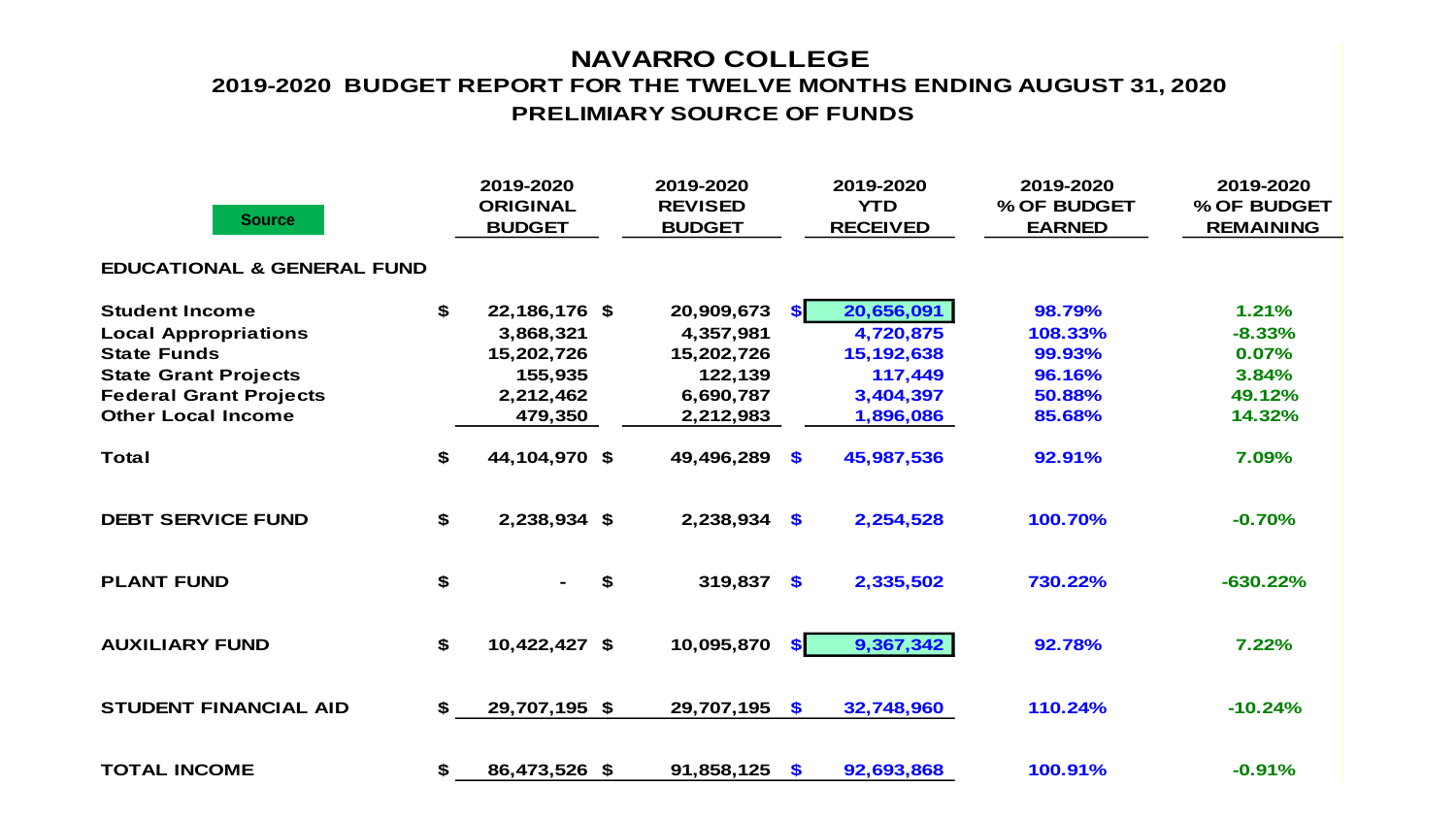### **NAVARRO COLLEGE**

# **2018-2019 BUDGET REPORT FOR THE TWELVE MONTHS ENDING AUGUST 31, 2019**

**SOURCE OF FUNDS**

| <b>Source</b>                         | 2018-2019<br><b>ORIGINAL</b><br><b>BUDGET</b> | 2018-2019<br><b>REVISED</b><br><b>BUDGET</b> |               | 2018-2019<br><b>YTD</b><br><b>RECEIVED</b> | 2018-2019<br>% OF BUDGET<br><b>EARNED</b> | 2018-2019<br>% OF BUDGET<br><b>REMAINING</b> |
|---------------------------------------|-----------------------------------------------|----------------------------------------------|---------------|--------------------------------------------|-------------------------------------------|----------------------------------------------|
| <b>EDUCATIONAL &amp; GENERAL FUND</b> |                                               |                                              |               |                                            |                                           |                                              |
| <b>Student Income</b>                 | \$<br>23,524,170 \$                           | 21,222,918                                   | <b>SI</b>     | 20,393,378                                 | 96.09%                                    | 3.91%                                        |
| <b>Local Appropriations</b>           | 3,929,074                                     | 3,868,321                                    |               | 4,225,699                                  | 109.24%                                   | $-9.24%$                                     |
| <b>State Funds</b>                    | 15,968,463                                    | 15,968,463                                   |               | 16,641,393                                 | 104.21%                                   | $-4.21%$                                     |
| <b>State Grant Projects</b>           | 875,601                                       | 707,871                                      |               | 487,593                                    | 68.88%                                    | 31.12%                                       |
| <b>Federal Grant Projects</b>         | 2,027,352                                     | 2,243,460                                    |               | 1,964,455                                  | 87.56%                                    | 12.44%                                       |
| <b>Other Local Income</b>             | 531,800                                       | 659,181                                      |               | 835,253                                    | 126.71%                                   | $-26.71%$                                    |
| <b>Total</b>                          | \$<br>46,856,460 \$                           | 44,670,214                                   | $\mathbf{\$}$ | 44,547,771                                 | 99.73%                                    | 0.27%                                        |
| <b>DEBT SERVICE FUND</b>              | \$<br>2,237,426 \$                            | $2,237,426$ \$                               |               | 2,242,868                                  | 100.24%                                   | $-0.24%$                                     |
| <b>PLANT FUND</b>                     | \$<br>$\blacksquare$                          | $32,400$ \$<br>\$                            |               | 4,085,734                                  | 0.00%                                     | 100.00%                                      |
| <b>AUXILIARY FUND</b>                 | \$<br>11,189,544 \$                           | 10,368,442                                   | <b>SI</b>     | 9,616,452                                  | 92.75%                                    | 7.25%                                        |
| <b>STUDENT FINANCIAL AID</b>          | \$<br>31,000,460 \$                           | $30,914,460$ \$                              |               | 28,592,667                                 | 92.49%                                    | 7.51%                                        |
| <b>TOTAL INCOME</b>                   | \$<br>91,283,890 \$                           | 88,222,942                                   | $\mathbf{s}$  | 89,085,492                                 | 100.98%                                   | $-0.98%$                                     |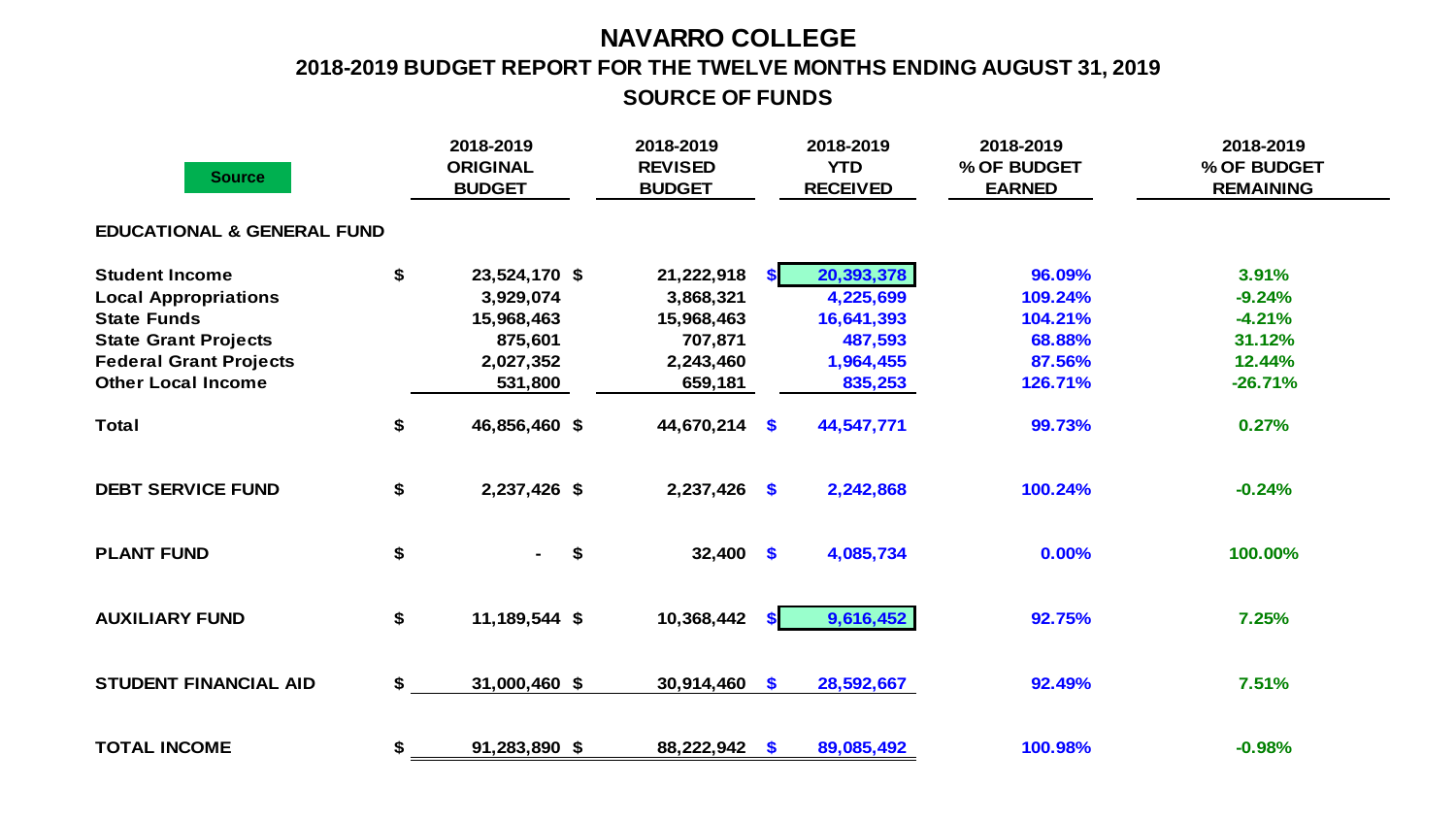#### **NAVARRO COLLEGE 2019-2020 BUDGET REPORT FOR THE TWELVE MONTHS ENDING AUGUST 31, 2020 PRELIMINARY DISBURSEMENT OF FUNDS**

| <b>Disbursement</b>                       | 2019-2020<br><b>ORIGINAL</b><br><b>BUDGET</b> | 2019-2020<br><b>REVISED</b><br><b>BUDGET</b> | 2019-2020<br><b>YTD</b><br><b>EXPENSED</b> | 2019-2020<br><b>OBLIGATED</b> | 2019-2020<br>% OF BUDGET<br><b>EXPENDED</b> | 2019-2020<br>% OF BUDGET<br><b>REMAINING</b> |
|-------------------------------------------|-----------------------------------------------|----------------------------------------------|--------------------------------------------|-------------------------------|---------------------------------------------|----------------------------------------------|
| <b>EDUCATIONAL &amp; GENERAL FUND</b>     |                                               |                                              |                                            |                               |                                             |                                              |
| <b>General Administration</b>             | \$<br>2,107,981 \$                            | $2,107,626$ \$                               | 1,995,582                                  | \$<br>4,346                   | 94.89%                                      | 5.11%                                        |
| <b>Student Services</b>                   | 3,486,800                                     | 3,501,082                                    | 3,172,958                                  | 88,930                        | 93.17%                                      | 6.83%                                        |
| <b>General Institutional</b>              | 4,691,316                                     | 4,652,753                                    | 4,319,890                                  | 106,605                       | 95.14%                                      | 4.86%                                        |
| Instructional Administration              | 1,477,745                                     | 1,395,697                                    | 1,345,069                                  | 5,921                         | 96.80%                                      | 3.20%                                        |
| <b>Staff Benefits</b>                     | 6,886,252                                     | 6,236,252                                    | 6,469,017                                  |                               | 103.73%                                     | $-3.73%$                                     |
| <b>Resident Instruction:</b>              |                                               |                                              |                                            |                               |                                             |                                              |
| Academic                                  | 7,446,885                                     | 7,238,511                                    | 6,945,854                                  | 33,927                        | 96.43%                                      | 3.57%                                        |
| Career                                    | 6,155,696                                     | 6,062,073                                    | 5,818,697                                  | 71,263                        | 97.16%                                      | 2.84%                                        |
| Planetarium                               | 83,526                                        | 82,672                                       | 85,568                                     |                               | 103.50%                                     | $-3.50%$                                     |
| <b>Museum</b>                             | 168,326                                       | 172,979                                      | 149,000                                    |                               | 86.14%                                      | 13.86%                                       |
| <b>Events</b>                             | 103,604                                       | 93,448                                       | 79,508                                     | 910                           | 86.06%                                      | 13.94%                                       |
| Library                                   | 458,263                                       | 472,602                                      | 446,513                                    | 4,558                         | 95.44%                                      | 4.56%                                        |
| <b>Community Services</b>                 | 2,000                                         | 1,700                                        | 30                                         |                               | 1.76%                                       | 98.24%                                       |
| <b>Plant Maintenance &amp; Operations</b> | 3,908,867                                     | 4,597,598                                    | 3,819,764                                  | 254,008                       | 88.61%                                      | 11.39%                                       |
| <b>Appropriations</b>                     | 4,920,723                                     | 6,064,782                                    | 5,126,259                                  |                               | 84.53%                                      | 15.47%                                       |
| <b>State Grant Projects</b>               | 155,935                                       | 122,139                                      | 117,449                                    |                               | 96.16%                                      | 3.84%                                        |
| <b>Federal Grant Projects</b>             | 2,017,025                                     | 6,495,349                                    | 3,069,471                                  | 163,326                       | 49.77%                                      | 50.23%                                       |
| <b>Local Grant Projects</b>               | 34,026                                        | 199,026                                      | 43,055                                     |                               | 21.63%                                      | 78.37%                                       |
| Total                                     | \$<br>44,104,970 \$                           | 49,496,289 \$                                | 43,003,684                                 | \$<br>733,794                 | 88.37%                                      | 11.63%                                       |
| <b>DEBT SERVICE FUND</b>                  | \$<br>2,238,934 \$                            | $2,238,934$ \$                               | 2,254,225                                  | \$                            | 100.68%                                     | $-0.68%$                                     |
| <b>PLANT FUND</b>                         | \$<br>\$                                      | 319,837 \$                                   | 234,037                                    | \$<br>102,525                 | 105.23%                                     | $-5.23%$                                     |
| <b>AUXILIARY FUND</b>                     | \$<br>10,422,427 \$                           | 10,095,870 \$                                | 9,781,842                                  | \$<br>524,987                 | 102.09%                                     | $-2.09%$                                     |
| <b>STUDENT FINANCIAL AID</b>              | \$<br>29,707,195 \$                           | 29,707,195 \$                                | 34,447,187                                 | \$                            | 115.96%                                     | $-15.96%$                                    |
| <b>TOTAL DISBURSEMENTS</b>                | \$<br>86,473,526 \$                           | $91,858,125$ \$                              | 89,720,975                                 | \$<br>1,361,306               | 99.16%                                      | 0.84%                                        |